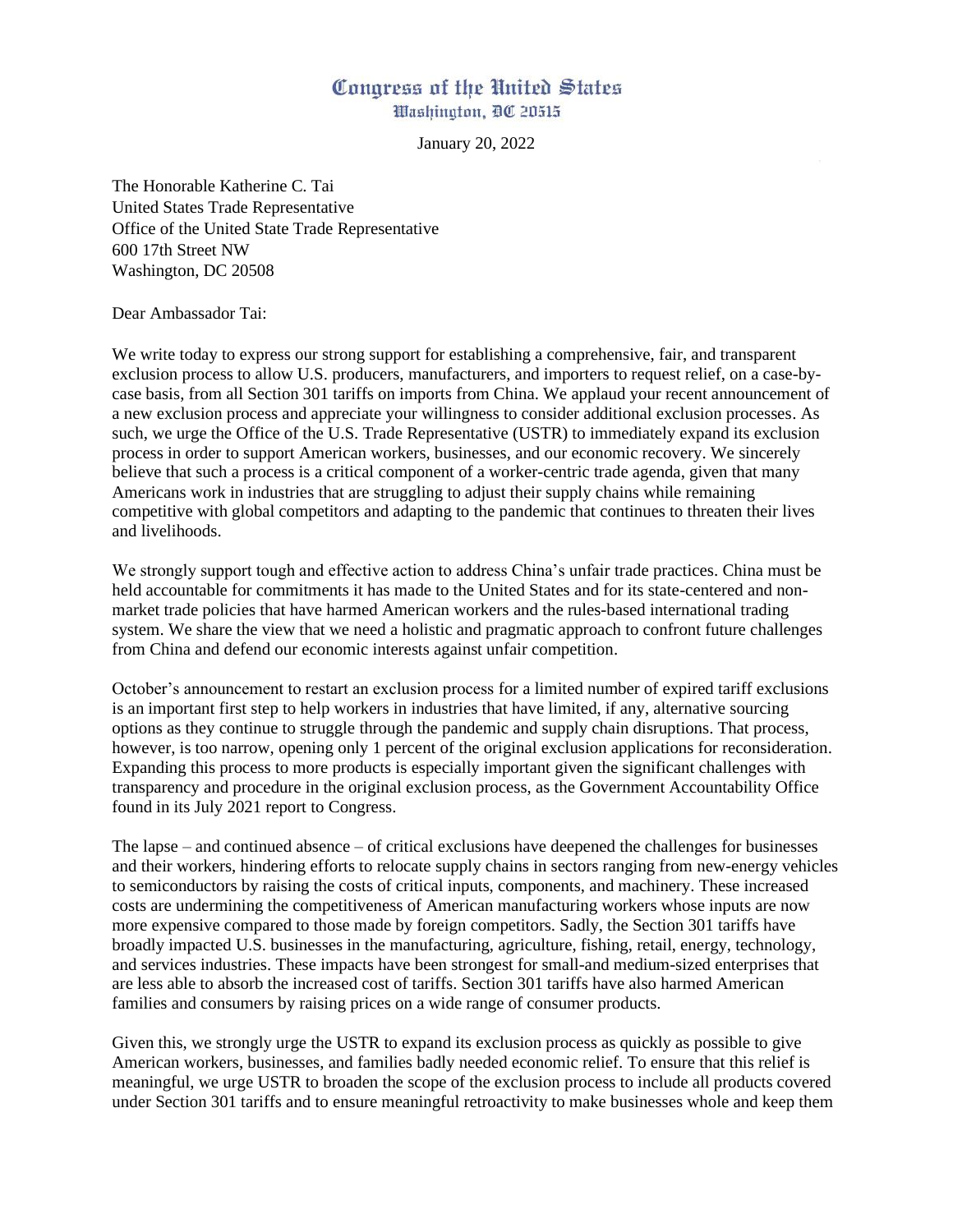competitive. Moreover, exclusions that you grant should be retroactive significantly earlier than the current date of October  $12<sup>th</sup>$ . There is little reason to charge additional tariffs on covered products during the months when no exclusion process existed. This process should also be open on an ongoing basis to ensure that American manufacturers can have their needs heard and addressed by their federal government. Ultimately, we believe that all U.S. businesses should have the opportunity to make their case before the new Administration for why they deserve tariff relief, and that is what we think is fair for our constituents.

In addition, we reiterate our longstanding views, in line with issues raised in the aforementioned GAO report, that this and any future exclusion process must: 1) be transparent and inclusive for all stakeholders; 2) be streamlined, including expedited procedures for those who had been granted exclusions in the past; 3) operate consistently across applications and follow defined processes; and 4) base decisions on evidence and consistent criteria. USTR should communicate clearly the criteria used for decisions in a future exclusion process.

We thank you for your full and fair consideration of our requests, and we look forward to working with you and your team to ensure an expanded exclusion process is consistent with U.S. economic, strategic, and foreign policy objectives, as well as all applicable laws, rules, and regulations.

Sincerely,

Sincerely,

Ron Kind Member of Congress

Suzan DelBene Member of Congress

/S/ SANFORD D. BISHOP, JR. Member of Congress

/S/ GUS M. BILIRAKIS Member of Congress

/S/ DAVID SCHWEIKERT Member of Congress

Darin LaHood Member of Congress

Jackie Walorski Member of Congress

/S/ GUY RESCHENTHALER Member of Congress

/S/ A. DREW FERGUSON, IV Member of Congress

/S/ BILL JOHNSON Member of Congress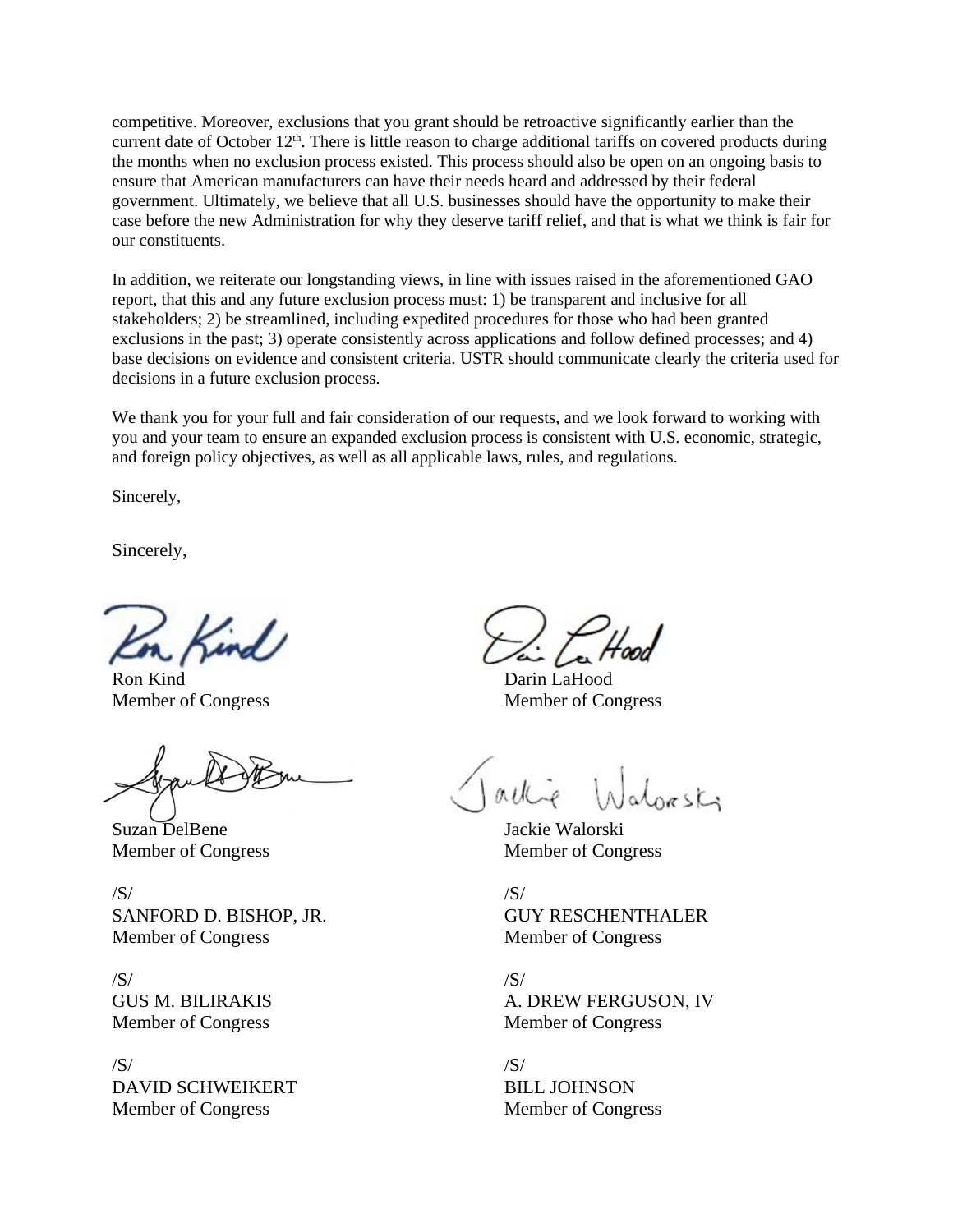/S/ JIM HIMES Member of Congress

/S/ DONALD S. BEYER JR. Member of Congress

/S/ BRIAN FITZPATRICK Member of Congress

/S/ RALPH NORMAN Member of Congress

/S/ EARL L. "BUDDY" CARTER Member of Congress

/S/ BETTY MCCOLLUM Member of Congress

/S/ ADRIAN SMITH Member of Congress

/S/ EMANUEL CLEAVER Member of Congress

/S/ GLENN GROTHMAN Member of Congress

/S/ CHRIS PAPPAS Member of Congress

 $/S/$ AUSTIN SCOTT Member of Congress /S/ JAMES P. MCGOVERN Member of Congress

/S/ STEVE WOMACK Member of Congress

/S/ GWEN MOORE Member of Congress

/S/ BRAD R. WENSTRUP, D.P.M. Member of Congress

/S/ TERRI A. SEWELL Member of Congress

/S/ CAROL D. MILLER Member of Congress

 $/S/$ DAVID SCOTT Member of Congress

/S/ RICHARD HUDSON Member of Congress

/S/ SUSAN WILD Member of Congress

/S/ DEAN PHILLIPS Member of Congress

 $/S/$ RANDY FEENSTRA Member of Congress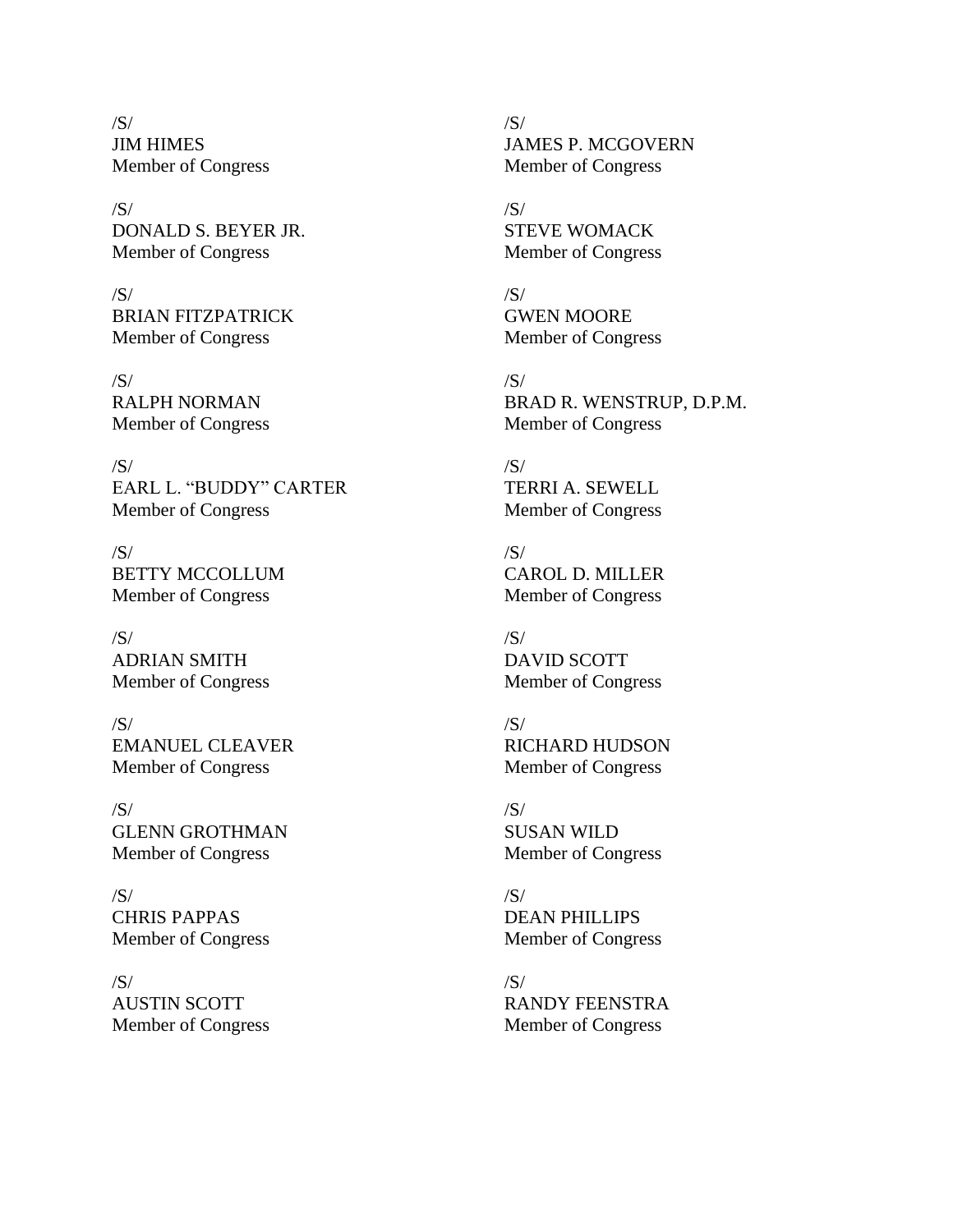/S/ JOHN H. RUTHERFORD Member of Congress

/S/ RICK LARSEN Member of Congress

/S/ BRYAN STEIL Member of Congress

/S/ H. MORGAN GRIFFITH Member of Congress

/S/ DAVID G. VALADAO Member of Congress

 $/S/$ JOE NEGUSE Member of Congress

/S/ KELLY ARMSTRONG Member of Congress

/S/ ANGIE CRAIG Member of Congress

/S/ JULIA BROWNLEY Member of Congress

/S/ LINDA T. SÁNCHEZ Member of Congress

 $/S/$ BARRY LOUDERMILK Member of Congress

/S/ RON ESTES Member of Congress

/S/ JIMMY PANETTA Member of Congress

/S/ KIM SCHRIER, M.D. Member of Congress

/S/ ANDREW R. GARBARINO Member of Congress

/S/ TIM WALBERG Member of Congress

/S/ STEPHANIE MURPHY Member of Congress

 $/S/$ DINA TITUS Member of Congress

/S/ MARK AMODEI Member of Congress

/S/ DAVID N. CICILLINE Member of Congress

/S/ SCOTT H. PETERS Member of Congress

 $/S/$ JOHN ROSE Member of Congress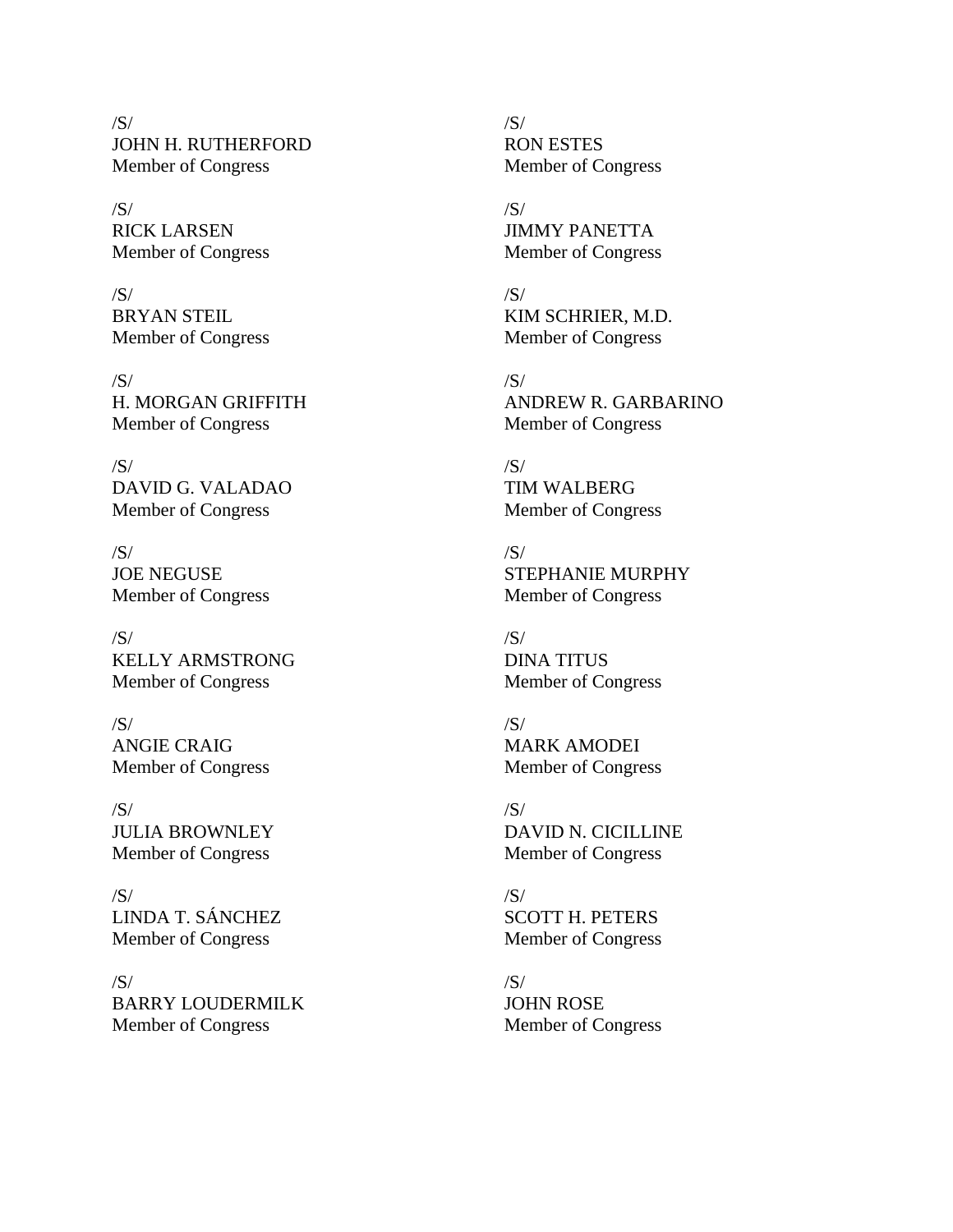/S/ HALEY STEVENS Member of Congress

/S/ SHARICE L. DAVIDS Member of Congress

/S/ BILLY LONG Member of Congress

/S/ RICK W. ALLEN Member of Congress

/S/ JODEY C. ARRINGTON Member of Congress

 $/S/$ LUCY MCBATH Member of Congress

/S/ TROY BALDERSON Member of Congress

/S/ KEVIN HERN Member of Congress

/S/ MARILYN STRICKLAND Member of Congress

/S/ LLOYD SMUCKER Member of Congress

/S/ TOM RICE Member of Congress /S/ COLIN ALLRED Member of Congress

/S/ JAMES COMER Member of Congress

/S/ ALAN LOWENTHAL Member of Congress

/S/ PAT FALLON Member of Congress

/S/ G. K. BUTTERFIELD Member of Congress

/S/ TIM BURCHETT Member of Congress

 $/S/$ BRADLEY S. SCHNEIDER Member of Congress

/S/ ANTHONY GONZALEZ Member of Congress

/S/ BURGESS OWENS Member of Congress

/S/ DEBBIE DINGELL Member of Congress

 $/S/$ BEN CLINE Member of Congress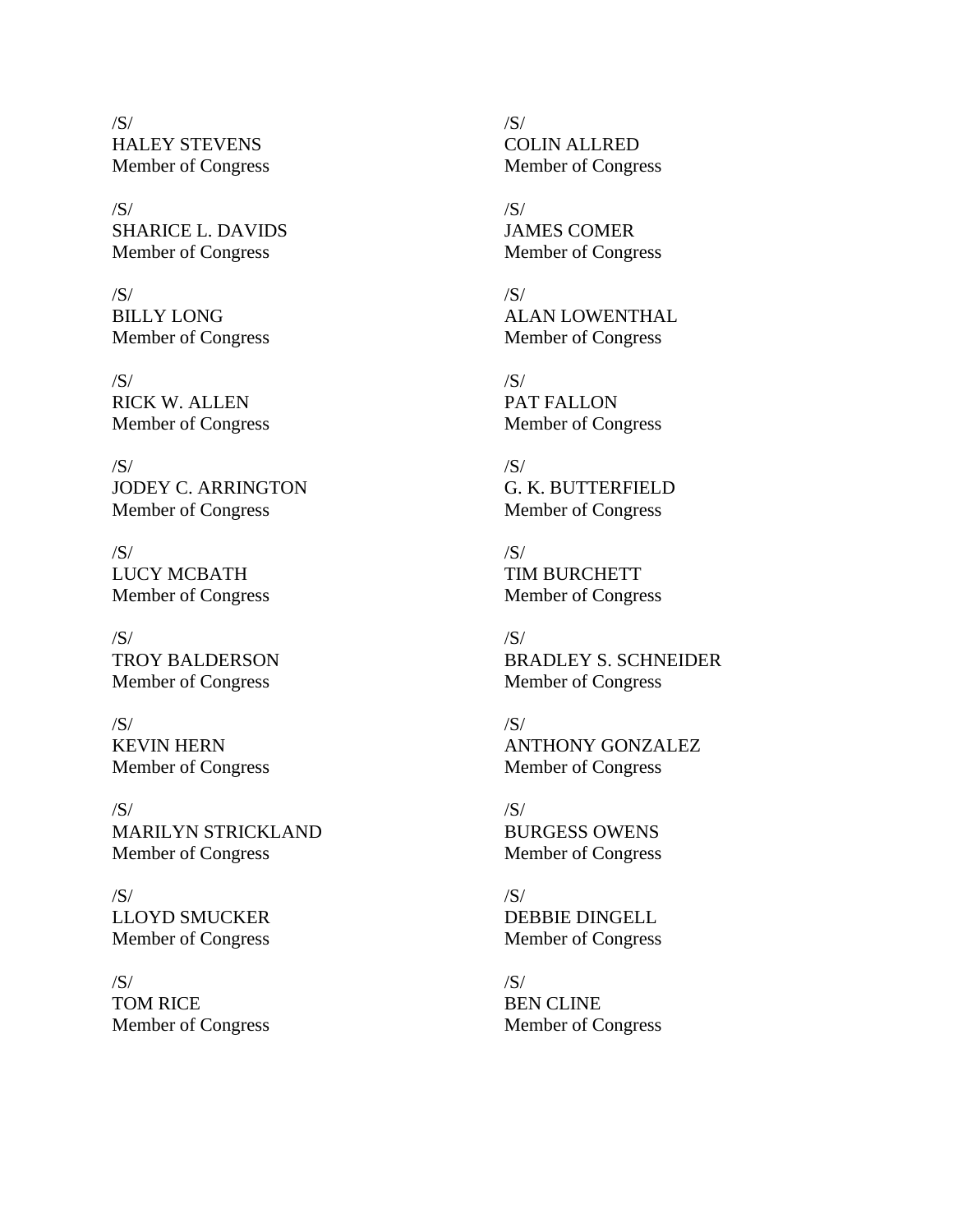/S/ GLENN "GT" THOMPSON Member of Congress

/S/ TOM EMMER Member of Congress

/S/ FRED KELLER Member of Congress

/S/ CHARLIE CRIST Member of Congress

/S/ SETH MOULTON Member of Congress

 $/S/$ YOUNG KIM Member of Congress

/S/ STEVEN HORSFORD Member of Congress

/S/ TOM REED Member of Congress

/S/ DANNY K. DAVIS Member of Congress

/S/ KEVIN MCCARTHY House Republican Leader

 $/S/$ CATHY MCMORRIS RODGERS Member of Congress

/S/ DEREK KILMER Member of Congress

/S/ ANNA G. ESHOO Member of Congress

/S/ MICHELLE STEEL Member of Congress

/S/ C.A. DUTCH RUPPERSBERGER Member of Congress

/S/ DAVID E. PRICE Member of Congress

/S/ DAVID P. JOYCE Member of Congress

 $/S/$ SUZANNE BONAMICI Member of Congress

/S/ JACKIE SPEIER Member of Congress

/S/ JASON SMITH Member of Congress

/S/ NICOLE MALLIOTAKIS Member of Congress

 $/S/$ MIKE KELLY Member of Congress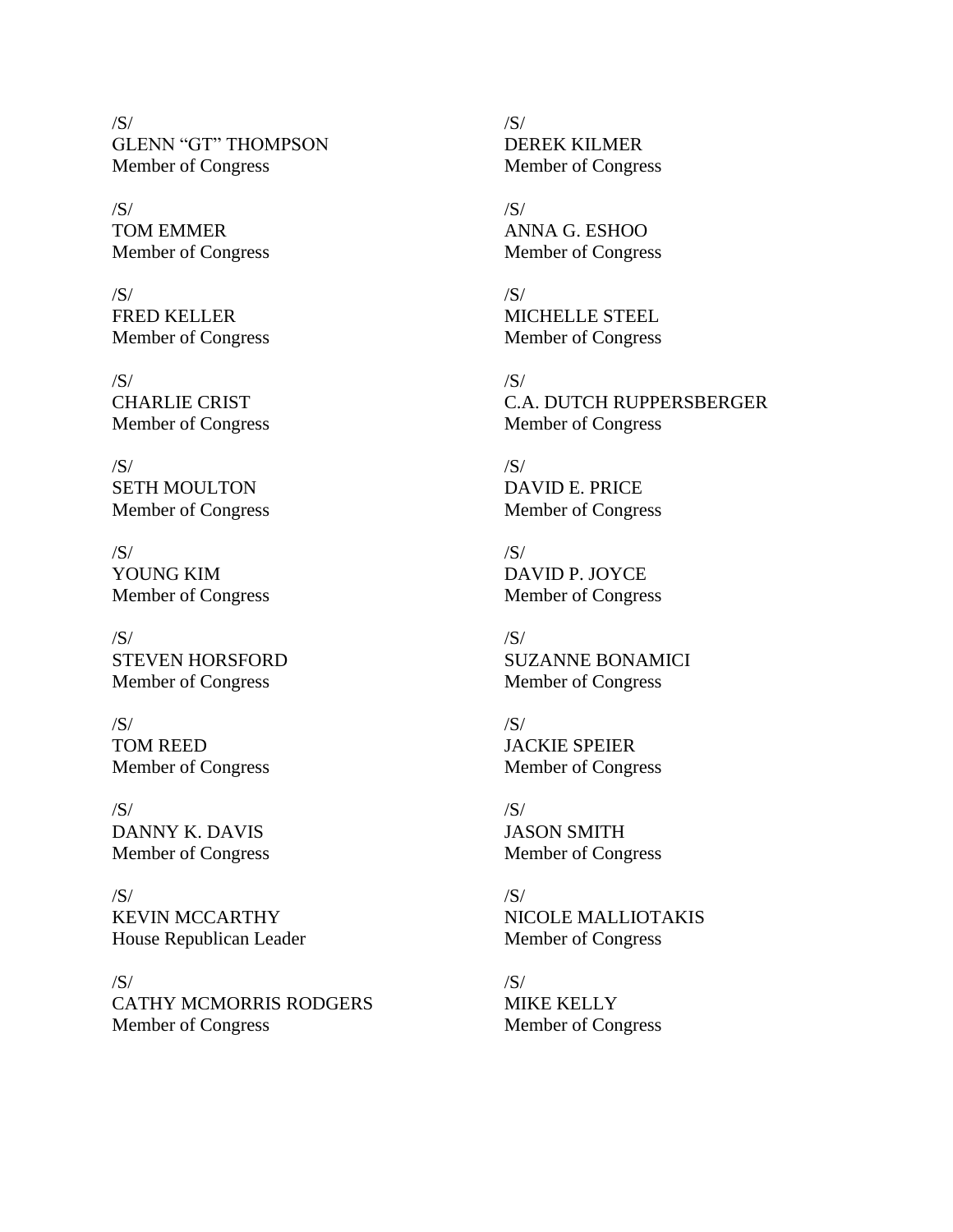/S/ JEFF DUNCAN Member of Congress

/S/ CINDY AXNE Member of Congress

/S/ MARIANNETTE MILLER-MEEKS, M.D. Member of Congress

/S/ THOMAS R. SUOZZI Member of Congress

/S/ SCOTT DESJARLAIS, M.D. Member of Congress

 $/S/$ TOM COLE Member of Congress

/S/ DAN KILDEE Member of Congress

/S/ WARREN DAVIDSON Member of Congress

/S/ ANN WAGNER Member of Congress

/S/ WILLIAM R. TIMMONS IV Member of Congress

 $/S/$ BRIAN BABIN, D.D.S. Member of Congress

/S/ DAVID KUSTOFF Member of Congress

/S/ RONNY L. JACKSON Member of Congress

/S/ MICHELLE FISCHBACH Member of Congress

/S/ HENRY CUELLAR Member of Congress

/S/ CHELLIE PINGREE Member of Congress

/S/ DAN NEWHOUSE Member of Congress

 $/S/$ ANDREW S. CLYDE Member of Congress

/S/ BRETT GUTHRIE Member of Congress

/S/ CHRISSY HOULAHAN Member of Congress

/S/ JACK BERGMAN Member of Congress

/S/ STACEY E. PLASKETT Member of Congress